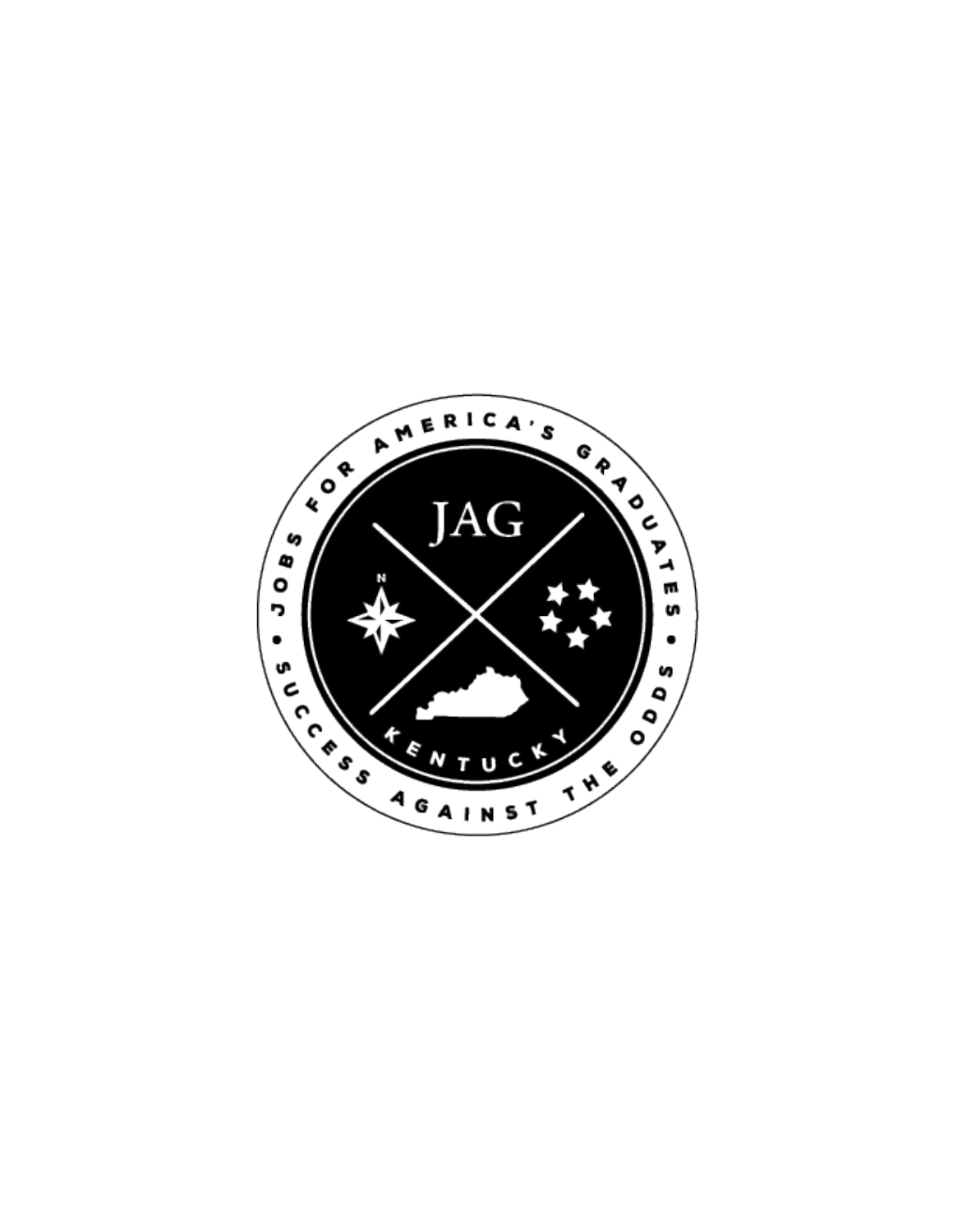# Entering Student Profiles

### Select the Roster for the New Participant

|                                 | Select the Roster for the New Participant              |  |
|---------------------------------|--------------------------------------------------------|--|
| <b>Please Select</b>            | Select the roster on the left side of the screen       |  |
| Identification                  |                                                        |  |
| <b>First Name</b>               | Profiles are entered for each student only once in     |  |
| <b>Middle</b>                   | a lifetime. When students transfer in from             |  |
| Name/Initial                    | another JAG program, use their existing profile.       |  |
| <b>Last Name</b>                | Please don't enter a new profile into endms.           |  |
| <b>Nickname</b>                 |                                                        |  |
| <b>SSN</b>                      | Social Security number not necessary - can leave blank |  |
| <b>Current</b><br><b>Photo</b>  |                                                        |  |
| Photo                           | no file selected<br>Choose File                        |  |
| <b>Mailing Address</b>          |                                                        |  |
| <b>Street</b><br><b>Address</b> |                                                        |  |
| Apt/Suite/Other                 |                                                        |  |
| <b>City</b>                     |                                                        |  |
| <b>State</b>                    | Select a State                                         |  |
| Zip                             | $\overline{2}$<br>What is e-NDMS?                      |  |
| County                          | <b>Entering Student Profiles</b>                       |  |

# Mailing Address

| <b>Street</b><br><b>Address</b> |                                   |  |
|---------------------------------|-----------------------------------|--|
| Apt/Suite/Other                 |                                   |  |
| City                            |                                   |  |
| <b>State</b>                    | Select a State                    |  |
| <b>Zip</b>                      | $\overline{2}$<br>What is e-NDMS? |  |
| County                          | <b>Entering Student Profiles</b>  |  |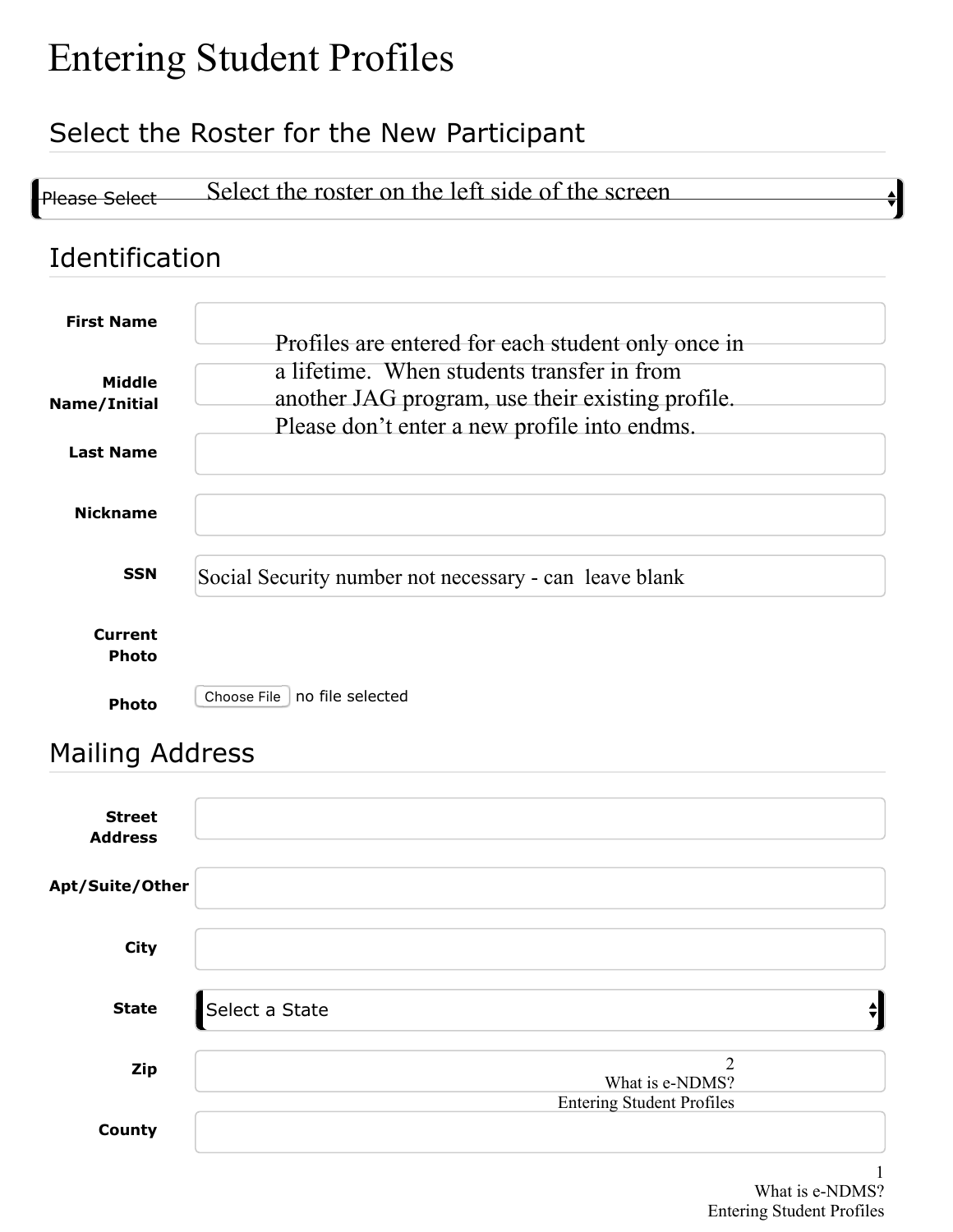**Contact** \*Use some of these contact fields to enter in contact information. *student social media*

| <b>Email</b>                  | Please get as much contact information as possible. |
|-------------------------------|-----------------------------------------------------|
| <b>Home Phone</b>             |                                                     |
| <b>Mobile</b><br><b>Phone</b> |                                                     |
| <b>Work Phone</b>             |                                                     |
| Ext.                          |                                                     |

#### Demographics

| <b>Email</b>                   | Please get as much contact information as possible.            |
|--------------------------------|----------------------------------------------------------------|
| <b>ome Phone</b>               |                                                                |
| <b>Mobile</b><br><b>Phone</b>  |                                                                |
| <b>Nork Phone</b>              |                                                                |
| Ext.                           |                                                                |
| emographics                    |                                                                |
| <b>Birth Date</b>              |                                                                |
| <b>Deceased</b><br><b>Date</b> |                                                                |
| Gender                         | $\stackrel{\blacktriangle}{\blacktriangledown}$                |
| Race                           | $\stackrel{\blacktriangle}{\blacktriangledown}$                |
| <b>School ID</b>               | This is the student identification number from Infinite Campus |
| <b>Other ID</b>                | Student social media contact information                       |

## Relative/Friend

| Relationship                    | Select a Relationship                                                              |
|---------------------------------|------------------------------------------------------------------------------------|
| <b>First Name</b>               |                                                                                    |
| <b>Last Name</b>                | Please get as much contact information about friends and<br>relatives as possible. |
| <b>Street</b><br><b>Address</b> |                                                                                    |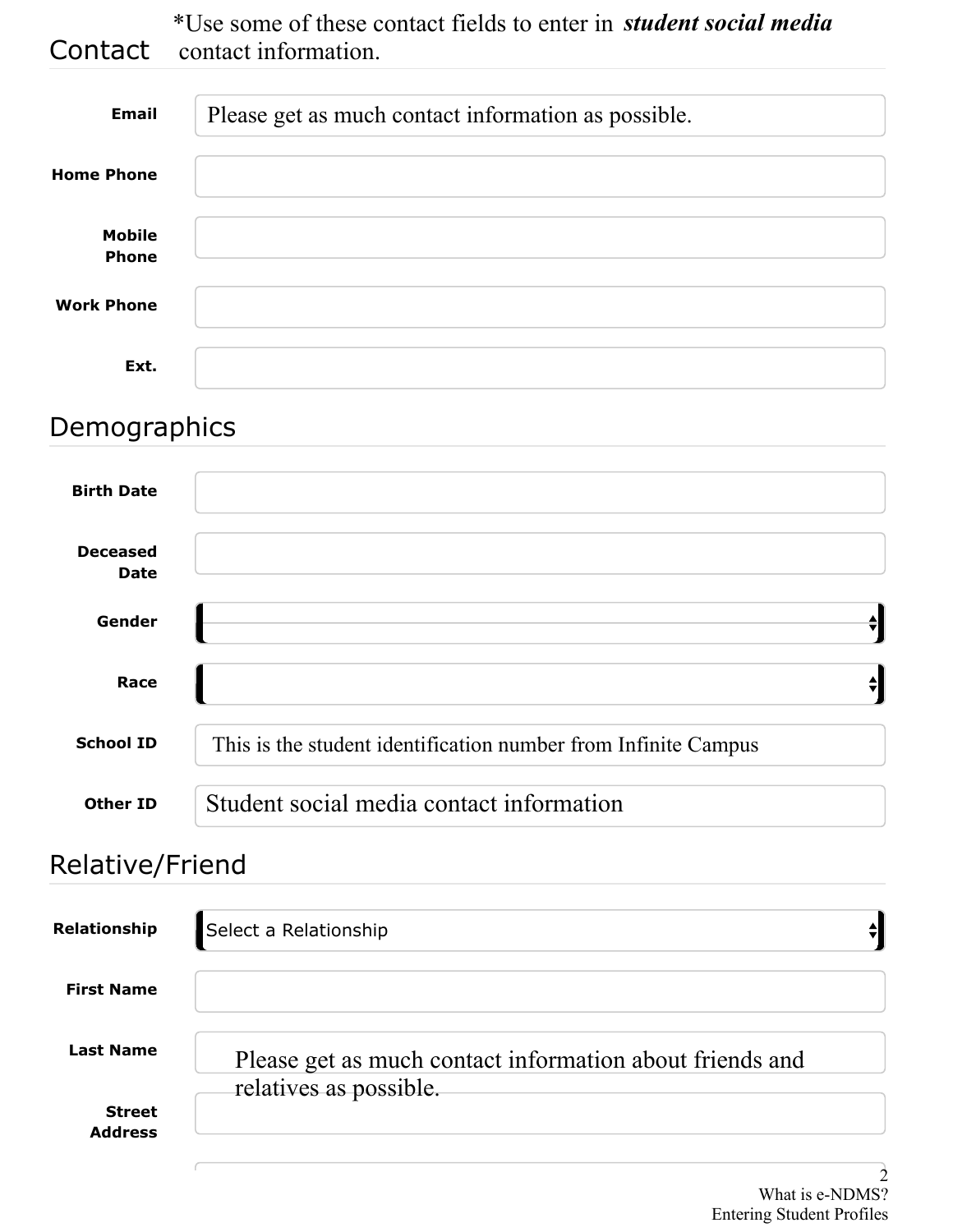| Apt/Suite/Other                        |                                                                                                                                                                                                                                |
|----------------------------------------|--------------------------------------------------------------------------------------------------------------------------------------------------------------------------------------------------------------------------------|
| <b>City</b>                            |                                                                                                                                                                                                                                |
| <b>State</b>                           | Select a State<br>$\overline{\mathbf{t}}$                                                                                                                                                                                      |
| <b>Zip</b>                             |                                                                                                                                                                                                                                |
| <b>Home Phone</b>                      |                                                                                                                                                                                                                                |
| <b>Mobile</b><br><b>Phone</b>          |                                                                                                                                                                                                                                |
| <b>Work Phone</b>                      |                                                                                                                                                                                                                                |
| Ext.                                   |                                                                                                                                                                                                                                |
| E-mail                                 |                                                                                                                                                                                                                                |
| Profile                                |                                                                                                                                                                                                                                |
| <b>Date</b>                            | This is the date that the profile is entered into endms.                                                                                                                                                                       |
| <b>Grade in</b><br><b>School</b>       | This should be the grade the student is in by school credit<br>Î۲<br>count. A student may be in their 4th year of high school but<br>only be a sophomore or junior by school credits.                                          |
| <b>School and</b><br><b>Work Plans</b> | Graduate from high school (diploma)<br>Obtain a GED.<br>Dropout of school.<br>Work full-time.<br>Work part-time.<br>Work and attend a two-year or four-year college or other training.<br>Attend a four-year college.<br>Major |
|                                        | Attend a two-year college.<br>Major                                                                                                                                                                                            |

Attend a vocational/technical trainning program.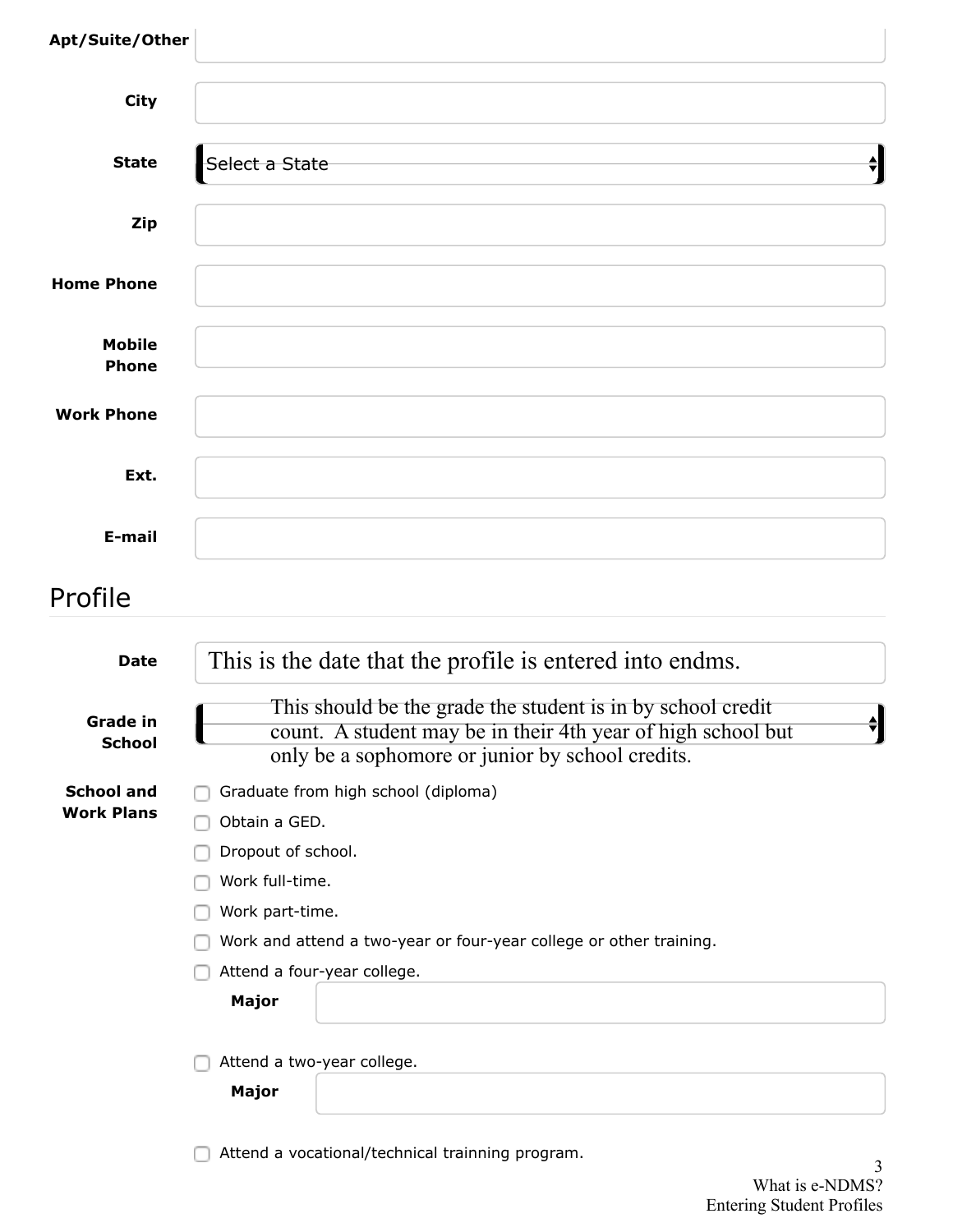|                          |                   | Enlist in a branch of the military service.                            |
|--------------------------|-------------------|------------------------------------------------------------------------|
|                          |                   | No specific school or work plans at this time.                         |
|                          | Other.            |                                                                        |
|                          | <b>Describe</b>   |                                                                        |
|                          |                   |                                                                        |
|                          |                   |                                                                        |
|                          |                   |                                                                        |
| <b>Employment</b>        |                   | Don't enter in this information while student is enrolled in school    |
|                          |                   |                                                                        |
| <b>Most Recent</b>       | <b>Employer</b>   |                                                                        |
| <b>Employment</b>        |                   |                                                                        |
|                          | <b>Job Title</b>  |                                                                        |
|                          |                   |                                                                        |
|                          |                   |                                                                        |
|                          | <b>Hours/Week</b> |                                                                        |
|                          |                   |                                                                        |
|                          | <b>Hourly</b>     |                                                                        |
|                          | <b>Wage</b>       |                                                                        |
|                          |                   |                                                                        |
|                          | Empl.             |                                                                        |
|                          | <b>Date</b>       |                                                                        |
|                          |                   |                                                                        |
| Occupational             |                   |                                                                        |
| <b>Training</b>          |                   | Don't enter in this information while student is enrolled in school. ♦ |
|                          |                   |                                                                        |
|                          | <b>School</b>     |                                                                        |
|                          |                   |                                                                        |
|                          |                   |                                                                        |
|                          | Program           |                                                                        |
|                          |                   |                                                                        |
|                          |                   |                                                                        |
| <b>Current</b><br>Living |                   |                                                                        |
| <b>Situation</b>         |                   |                                                                        |
|                          |                   |                                                                        |
| <b>Number in</b>         |                   |                                                                        |
| Family/Household         |                   |                                                                        |
| (include                 |                   |                                                                        |
| participant)             |                   |                                                                        |
| Mother/First             |                   |                                                                        |
| <b>Parent's</b>          |                   |                                                                        |
| <b>Education</b>         |                   |                                                                        |
|                          |                   |                                                                        |
| <b>Father/Second</b>     |                   |                                                                        |
| <b>Parent's</b>          |                   |                                                                        |
| <b>Education</b>         |                   |                                                                        |

What is e-NDMS? Entering Student Profiles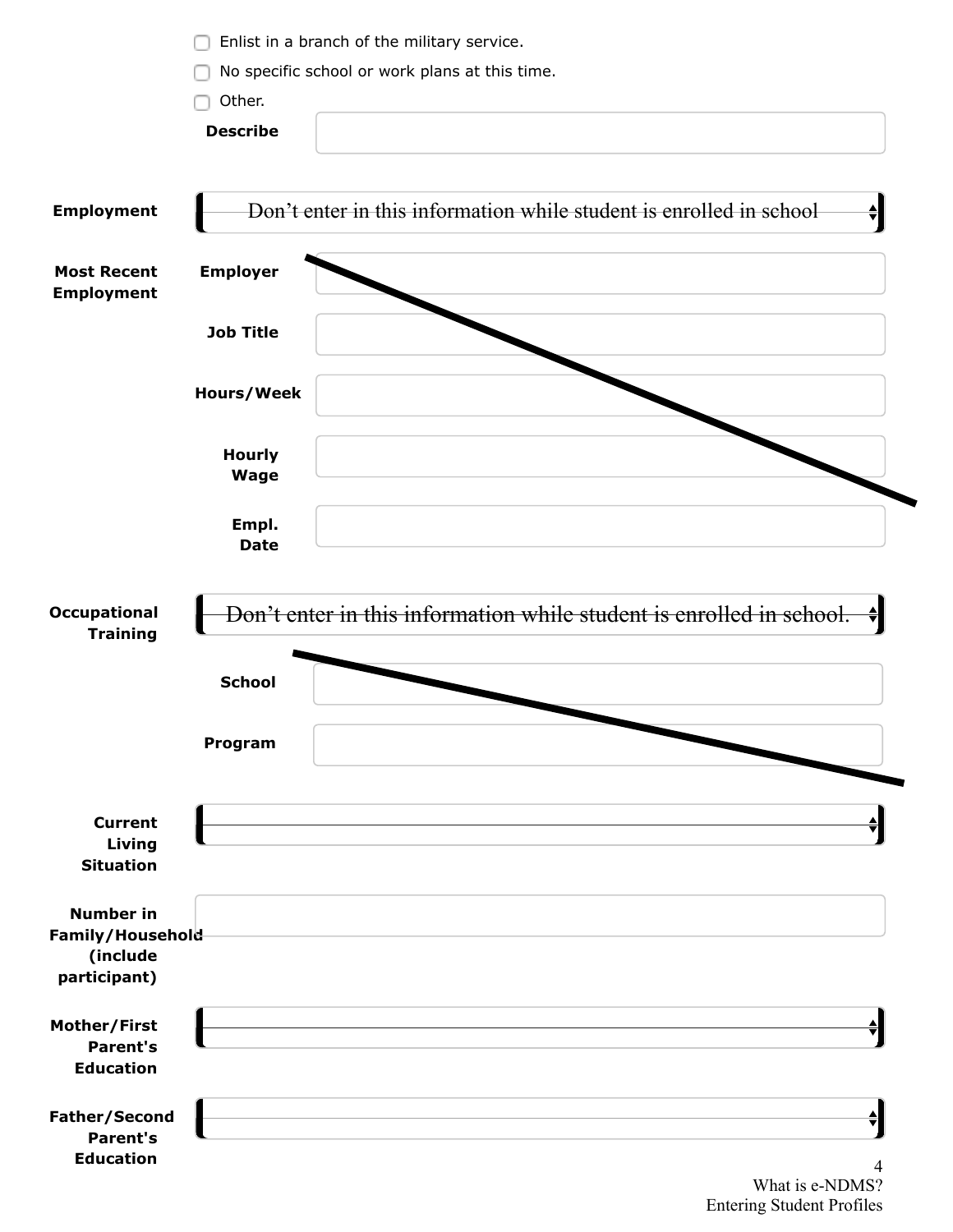| If you live<br>with your<br>Mother/First<br>Parent, is<br>he/she<br>currently<br>employed?         |                                                                                                                                                                                   |
|----------------------------------------------------------------------------------------------------|-----------------------------------------------------------------------------------------------------------------------------------------------------------------------------------|
| If you live<br>with your<br><b>Father/Second</b><br>Parent, is<br>he/she<br>currently<br>employed? | ♦                                                                                                                                                                                 |
| Free/Subsidized<br><b>Lunches</b>                                                                  | This is based on the status for the entire school. The school<br>counselor can help with this if you are unsure.                                                                  |
| <b>Cumulative</b><br><b>GPA</b>                                                                    | In Infinite Campus                                                                                                                                                                |
| <b>Absences</b><br><b>Last School</b><br>Year                                                      | In Infinite Campus                                                                                                                                                                |
| <b>Credits</b><br><b>Toward High</b><br><b>School</b><br><b>Graduation</b>                         | In Infinite Campus                                                                                                                                                                |
| <b>Credits</b><br><b>Required for</b><br><b>High School</b><br><b>Graduation</b>                   | The school counselor can help with this if you are unsure.<br>The school counselor can help with the questions below.                                                             |
| Government<br><b>Assistance</b><br>(check all<br>that apply)                                       | Welfare (TANF)<br><b>Public Assistance</b><br>Supplemental Security Income<br>Other cash income from the government not including retirement benefits<br>No government assistance |
| <b>Class</b><br><b>Standing</b>                                                                    | Top 25% academically<br>In Infinite Campus<br>Middle 50% academically<br>Bottom 25% academically                                                                                  |
| Out-of-School Only                                                                                 |                                                                                                                                                                                   |

**Last High**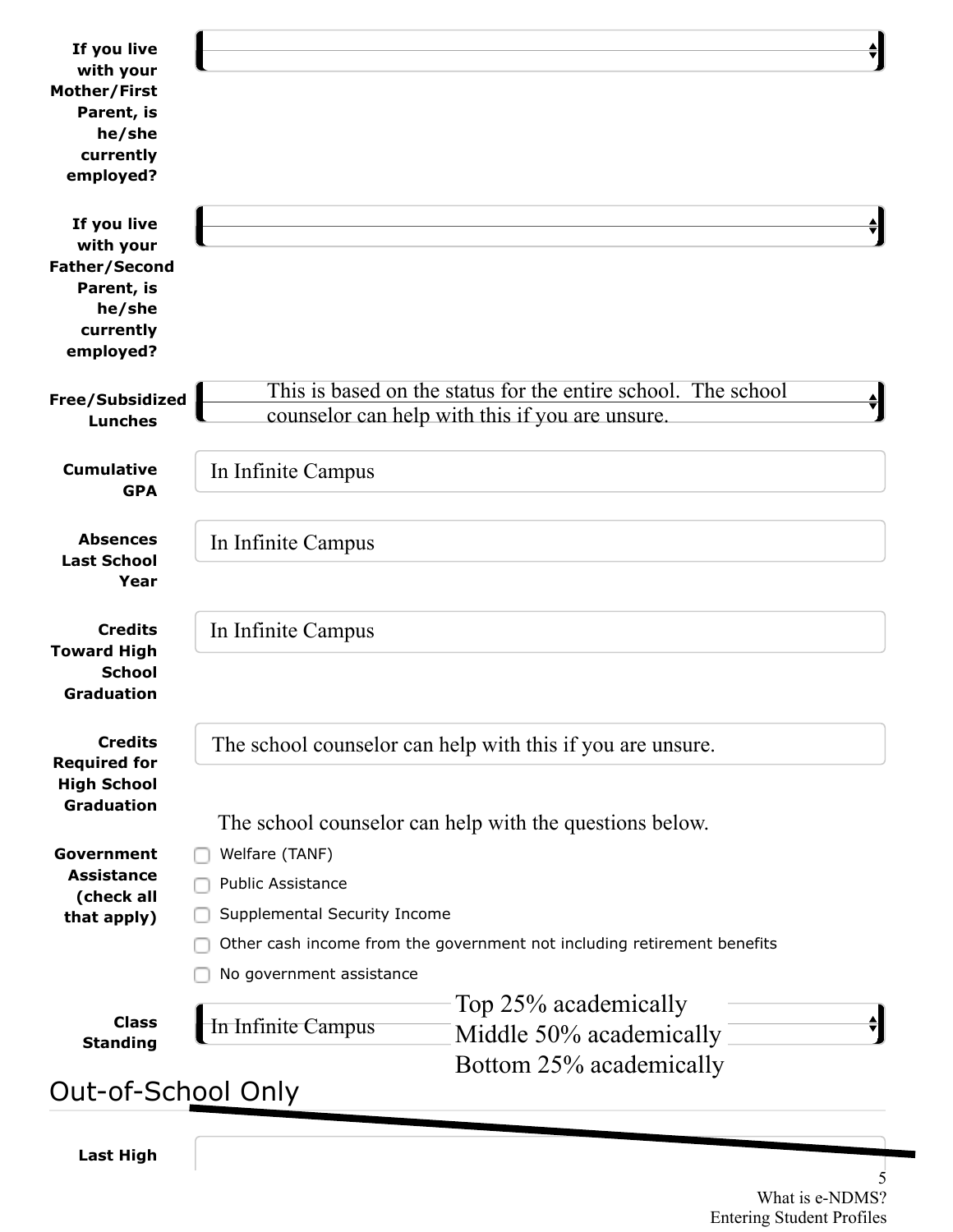| <b>School</b><br><b>Attended</b> |                                                                                  |
|----------------------------------|----------------------------------------------------------------------------------|
| <b>Last Grade</b>                |                                                                                  |
| <b>Completed</b>                 |                                                                                  |
| <b>Barriers</b>                  | $=$ most/all students qualify for                                                |
|                                  | A1 - One or more modal grades behind peers                                       |
|                                  | <b>Number</b><br>of Grades                                                       |
|                                  | A2 - Has repeated a grade in school                                              |
|                                  | A3 - Low academic performance                                                    |
|                                  | A4 - Basic skills deficient (reading and math in particular)                     |
|                                  | A5 - Limited English proficiency                                                 |
|                                  | A6 - Did not pass the state proficiency exam                                     |
|                                  | Reading                                                                          |
|                                  | Writing                                                                          |
|                                  | Math                                                                             |
|                                  | Science                                                                          |
|                                  | Other                                                                            |
|                                  | A7 - A past record of excessive absences as verified by school officials         |
|                                  | A8 - Has been suspended, expelled, or put on probation during high school        |
|                                  | A8 - includes in-school suspensions<br>A9 - Has dropped out of school previously |
|                                  | <b>High</b><br><b>School</b><br><b>Attended</b>                                  |
|                                  | Last<br>Grade<br><b>Level</b><br><b>Completed</b>                                |
|                                  |                                                                                  |
|                                  | E1 - Family environment not conducive to education or career goals               |
|                                  | E2 - Mother did not graduate from high school                                    |
|                                  | E3 - Father did not graduate from high school                                    |
|                                  | E4 - Mother does not work                                                        |
|                                  | E5 - Father does not work                                                        |
|                                  | E6 - Is pregnant                                                                 |

- □ E7 Has dependent child(ren) in the home
- E8 Is parenting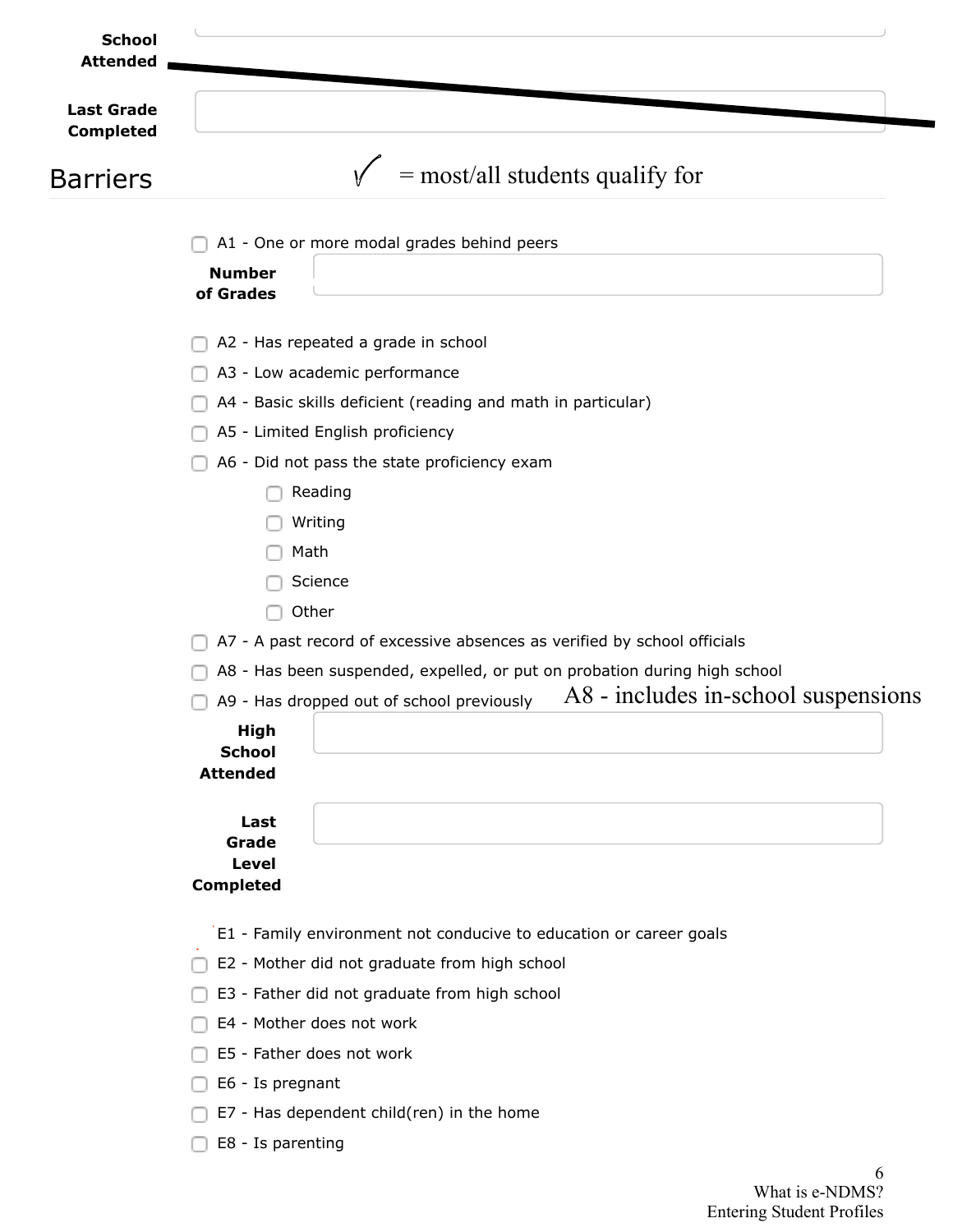| E10 - Convicted of a criminal offense other than a traffic violation                                                                |
|-------------------------------------------------------------------------------------------------------------------------------------|
|                                                                                                                                     |
| <b>Offense</b>                                                                                                                      |
|                                                                                                                                     |
| E11 - Has a record of violent behavior                                                                                              |
| E12 - Homeless                                                                                                                      |
| <b>Number</b>                                                                                                                       |
| of<br><b>Residences</b>                                                                                                             |
| in Past                                                                                                                             |
| Year                                                                                                                                |
| E13 - Runaway                                                                                                                       |
| E14 - Requires child care during work or school                                                                                     |
| E15 - Needs transportation to and from work or school                                                                               |
| E16 - Foster Care                                                                                                                   |
| <b>Number</b>                                                                                                                       |
| οf<br><b>Placements</b>                                                                                                             |
| in Past                                                                                                                             |
| Year                                                                                                                                |
| E17 - Child of Incarcerated Parent                                                                                                  |
| E18 - Child of Migrant Worker                                                                                                       |
| E19 - Parent(s) currently or formerly in the military (Use to ID a military engaged<br>student)                                     |
| L1 - Currently in foster care (LEAP Only)<br>Please do not check any LEAP barriers                                                  |
| L2 - Previously in foster care. (LEAP Only)                                                                                         |
| L3 - Currently involved in the juvenile justice system. (LEAP Only)                                                                 |
| L4 - Previously involved in the juvenile justice system. (LEAP Only)                                                                |
| L5 - Currently involved in the adult justice system. (LEAP Only)                                                                    |
| L6 - Previously involved in the adult justice system. (LEAP Only)                                                                   |
| L7 - Convicted of a juvenile criminal offense. (LEAP Only)                                                                          |
| L8 - Convicted of an adult criminal offense. (LEAP Only)                                                                            |
| L9 - Born outside of the U.S./Is an immigrant. (LEAP Only)                                                                          |
| L10 - Is a refugee. (LEAP Only)                                                                                                     |
| O1 - Other                                                                                                                          |
| A barrier that is not included on this list. Please check with your<br><b>Explain</b><br>Regional Leader before using this barrier. |
| $P1$ - Special education certified (IEP)                                                                                            |
| P <sub>2</sub> - Lacks motivation or maturity to pursue education or career goals                                                   |